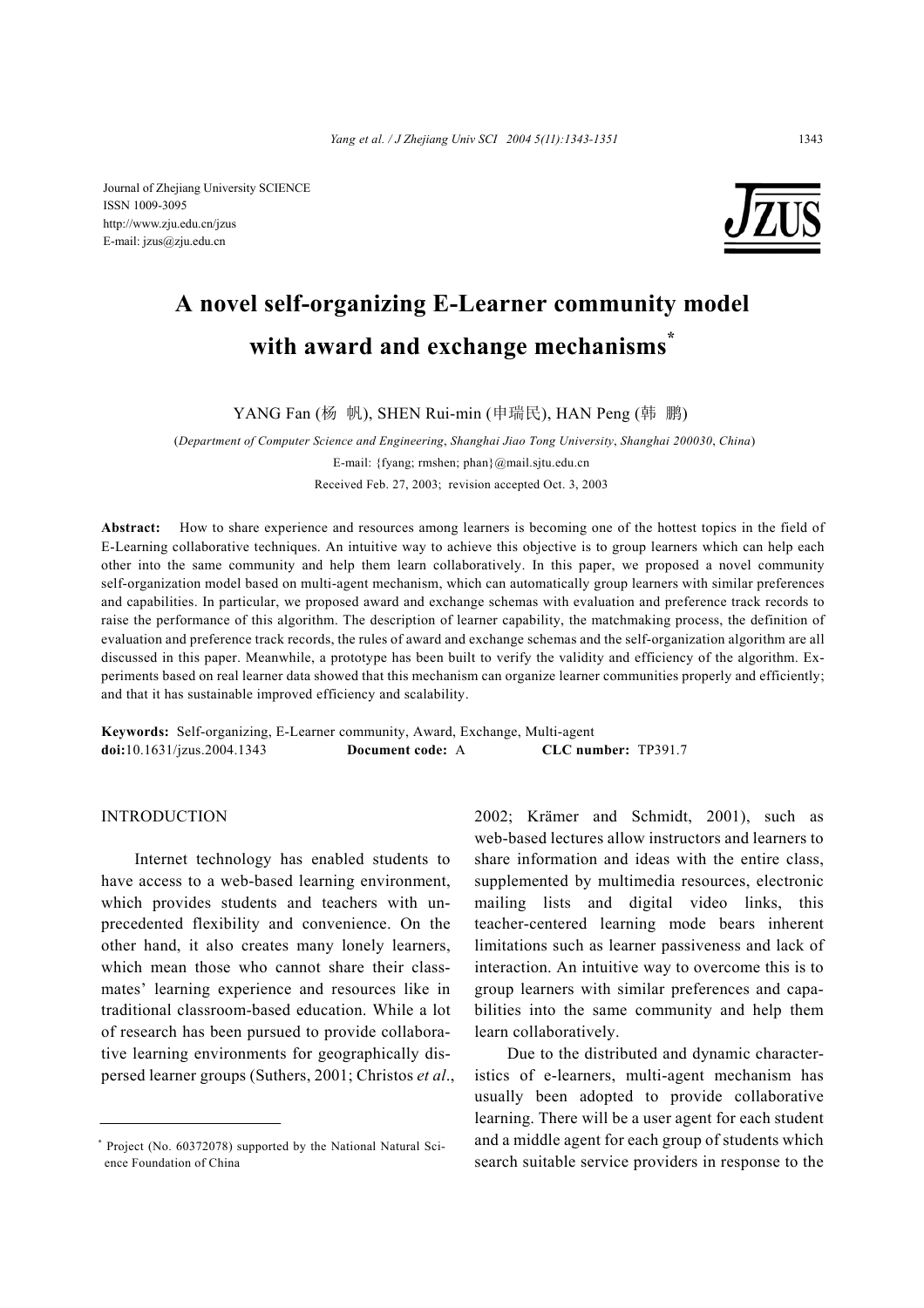learners' requests. However, in these distributed systems, the relationship between user agents and middle agents is often pre-defined by a human designer (Wang, 2002). So they have difficulties in handling the dynamic characteristics inherent from such open environments. To achieve a good performance and a high scalability, the organizational structure of a socio-technical information system should be both self-organizing and adaptive (Turner and Jennings, 2000).

The method of matchmaking, which is the process of finding suitable service provider should also be considered seriously in order to provide high-quality multi-agent based collaborative E-Learning environment. The earliest matchmaker we are aware of is the ABSI (Agent-Based Software Interoperability) facilitator (Singh, 1993), which is based on the KQML specification and uses the KIF as the content language. After that, a lot of researches were devoted to the mechanism and description language on matchmaking, such as SHADE and COINS systems (Kuokka and Harada, 1995), InfoSleuth system (Bayardo *et al*., 1998), the agent capability description language LARKS (Sycara *et al*., 1999), the HTML-like Service Description Language (SDL) and find nn algorithm presented in (Subrahmanian *et al*., 2000), and so on. For a more comprehensive survey of matchmaking and brokering, see (Klusch and Sycara, 2001).

In E-Learning environment, the objective of community-organizing is to organize the learners which can help each other into a group. Here, we consider the term 'help each other' as 'similar preferences' or 'reciprocal capabilities'. Since the characteristics and behaviors of real E-Learners are very complex; for instance, learners will browse online courses, submit questions or assignment and perform exercises. Hence, we did some investigations on the learning process, both of the learning log files and the learning behaviors. Then we adopted a method to describe the capability of a learner and find the matchmaking learner agents by referring to the SDL and find\_nn algorithm mentioned in (Subrahmanian *et al*., 2000). Then, we modified the method to suit the knowledge concept hierarchy and grouped agents in the self-organizing E-Learner community environment.

In this paper, we formalized the Self-Organizing Community (SOC) model that relies on earlier work by Wang (2002); improved its award and exchange schemas with evaluation and preference track records to raise the performance of this algorithm, which can group learners with similar preferences or capabilities automatically and quickly. Section 2 briefly introduces our work, including the underlying conceptual framework of our prototype system, the formal definition of the multi-agent mechanism, the definition of agent capability, evaluation and preference track records. The detailed design patterns, the group formation algorithms, the rules of award and exchange schemas of the self-organization process are discussed in detail in Section 3. Section 4 describes some experiments we conducted to demonstrate the formation of learner communities and evaluate the efficiency and scalability of this mechanism. Section 5 concludes this paper and provides an outlook on future research work.

CONCEPTUAL FRAMEWORK OF THE SELFORGANIZING E-LEARNER COMMUNITY MODEL

#### **Conceptual framework**

This paper describes the construction of an automatic and effective organization of learners and group agents in distributed E-Learning systems. We refer to the concept "E-Learner Community" as a group of learners who share common preferences and mutually satisfy each other's requirements in terms of relevant knowledge points.

We generated a Learner Agent (LA) acting on behalf of a real learner. An LA is in charge of not only the advertisement of capabilities, but also the restorations and updates of learning resources. Besides, an LA also handles the requests of a learner and seeks corresponding learning sources from the system**.** 

As the community of learners typically becomes pretty large, it would be a performance bottleneck if the LAs would send requests directly to other LAs. To avoid traffic overload and increase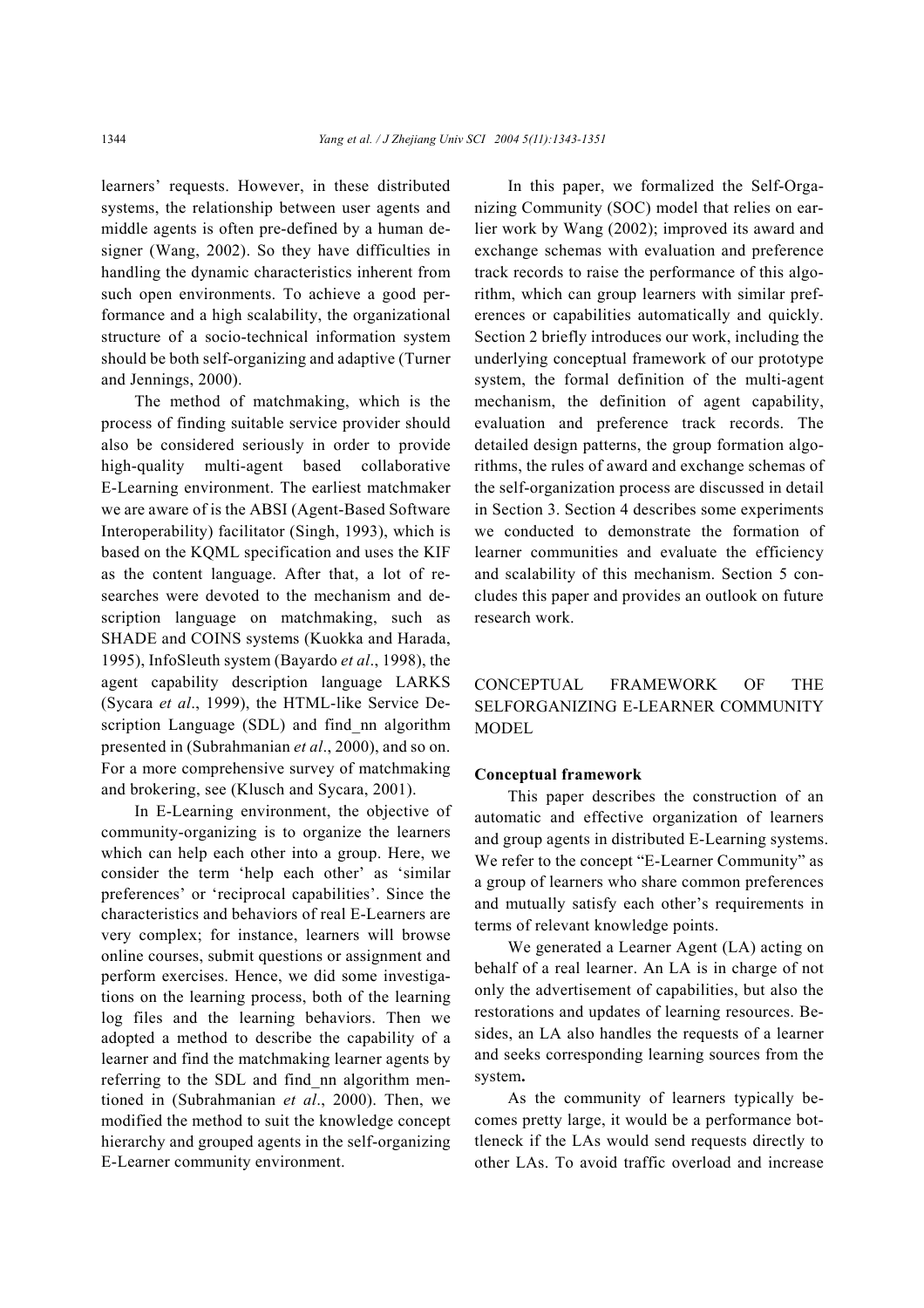the efficiency of searches, we propose another kind of agent, called Group Agent (GA), to serve as the broker for requests from a smaller community of LAs. A GA is responsible for locating providers of services and managing the association of learners to communities. Furthermore, it can interact with both the local LAs in its management domains and the other GAs.

To make our conceptual model more precise, we provide a few formal definitions.

**Definition 1** An LA *l* is a 3-tuple  $(C_l, CET, PT)$ with  $C_l \subseteq C$ . Here, *C* is set of Capabilities the learner has, *CET* is a Capability Evaluation Table and *PT* is a Preference Table (See next sections).

**Definition 2** A GA *g* maintains three data structures: the Type set *T*,  $\Sigma_c$ -hierarchies and a Local-Agent Table (See next sections).

Let *G* and *L* be disjoint sets of group and learner names with typical elements *g* and *l*. Now we can define the relationship between the *g* and the local agents.

**Definition 3** An agent-community structure can be modeled by associating LAs and GAs through the mapping  $m: L \rightarrow G$ , where  $m(l)=g$  denotes the fact that learner *l* is a member of the group managed by *g*. All LAs managed by *g* are then defined by the set:

$$
A_g = \{l \in L | m(l) = g\} \tag{1}
$$

#### **Definition of learner agent capability**

During the learning process, learners will browse online courses, submit questions or assignments and perform exercises. All of these actions represent the learning interest, intent and capability of the learners. Generally, we view all of them as different requests of learning contents (each content) belonging to different knowledge points. For instance, the preferences can be looked at as many http request flows of learning content. The submission of questions represents a request for specific knowledge points of one subject. The marks of each homework or exercise also show the mastery-degree or capability of the relevant knowledge points, and so on.

Here we propose a method to define the

learning capability of a learner. We consider the learning capability name can be described as (type: knowledge point), where the 'type' is the kinds of requests and the 'knowledge point' is the knowledge discussed in the learning content. We will give the formal definition as follows:

**Definition 4**  $\Sigma_K$ -Node is a finite set  $K = \{k_1, k_2, \ldots, k_m\}$  $k_n$ } of all possible knowledge points capability learners may learn.

**Definition 5**  $\Sigma_K$ -Hierarchy is a directed acyclic graph  $KH=(V, E)$  such that

1) Each vertex of *V* is a noun  $k_i \in K$ ;

2) For each edge  $e = \{k_i, k_j\}$ , there is a  $\prec$  relationship between two vertexes, we write  $k_i \prec k_i$ . That is, the concept level of  $k_i$  is more general than that of  $k_i$ ; with  $k_j$  being the child of  $k_i$ .

**Definition 6**  $T=\{t_1, t_2, ..., t_m\}$ : a finite set of all possible types of requests.

**Definition 7** If  $t_i \in T$  and  $k_i \in K$ , call  $(t_i, k_i)$  a Capability Term. Let  $c_i = (t_i, k_i)$ , then the Capability Set  $C = \{c_i | c_i \in T \times K\}.$ 

**Definition 8** The set of capabilities maintained by the community of LAs managed by *g* is defined by:

$$
C_g = \bigcup_{l \in A} C_l \tag{2}
$$

**Definition 9** The matching function *f*:  $C \times C \rightarrow \{0, 1\}$ with:

$$
f(c_i, c_j) = \begin{cases} 1, & \text{if } (c_i, c_j) \text{ is a matching pair} \\ 0, & \text{otherwise} \end{cases}
$$
 (3)

Here  $c_i$  is a pair  $(t_i, k_i)$ , if  $t_i = t_j$  and  $k_i = k_j$ , then we consider (*ci*, *cj*) is a matching pair.

## **Definition of evaluation and preference track records**

As discussed above, an LA can advertise its capabilities and preferences when it registered to the GA. But the question is that there are always multiple service provider agents who claiming that they have the same or very similar capabilities to accomplish a task in an application. But it is not totally consistent with the actual performance of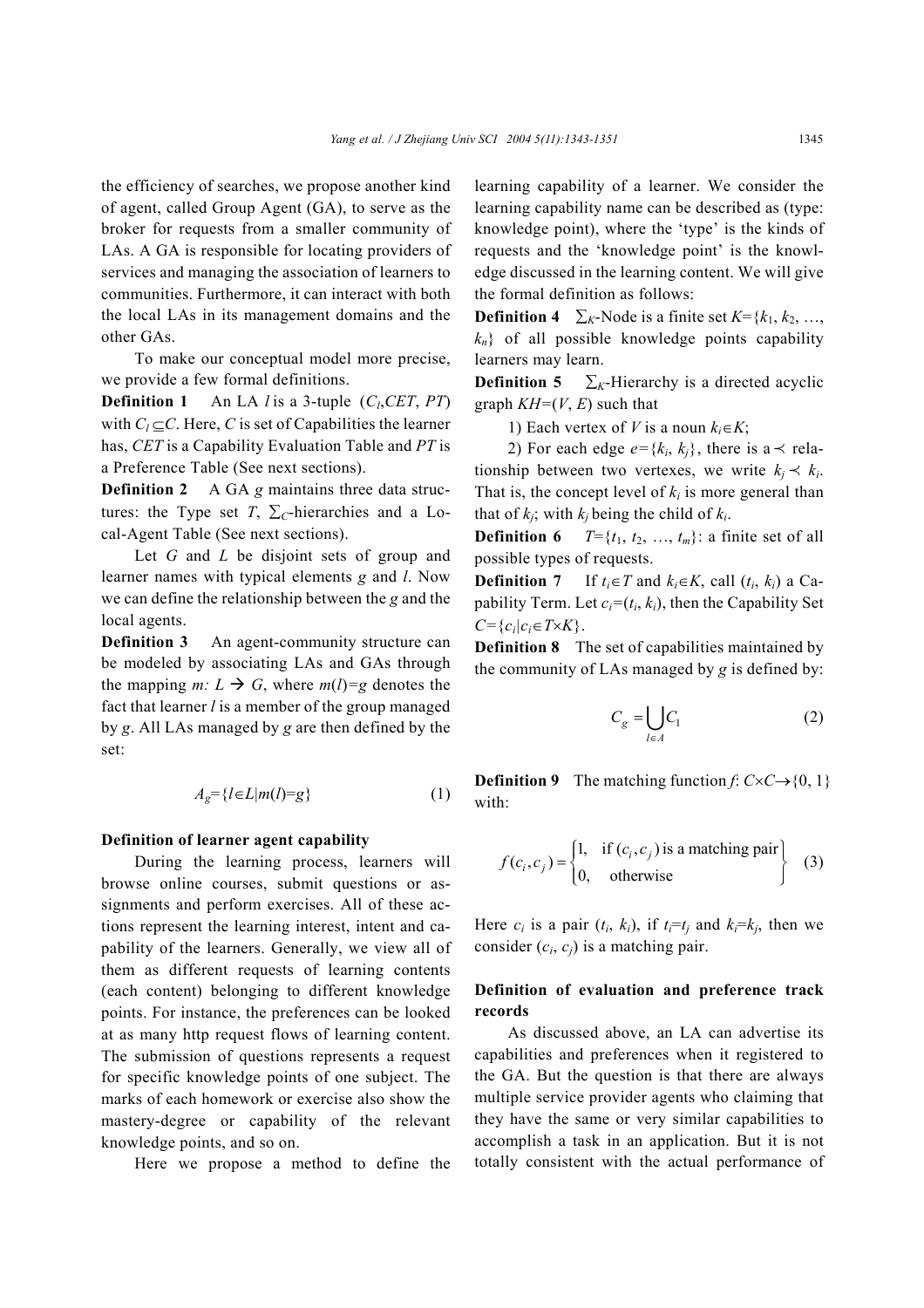provider agents. So we propose two tables to track the performances and preferences respectively.

One is the Capability Evaluation Table (CET). The evaluation records of CET consist of 3-tuples with the form [*t*, *k*, *evaluation*]. The *t* and *k* parameters in the 3-tuple are the type and knowledge point of the evaluated capability respectively. And the evaluation parameter is satisfactory degree returned by the agent who received the service. Such a representation is easy to process and calculate the evaluation of each kind of capability.

The other one is the Preference Table (PT). The preference records of PT consist of 3-tuples of the form [*t*, *k*, *preference*]. Different from the CET, the third item of the record is the preference award of the learner. The bigger the number, the higher is the preference.

# SELF-ORGANIZING E-LEARNER COMMUN-ITY MODEL

In our former research, we constructed a collaborative learning platform based on a multi-agent model (Wang *et al*., 2002). The infrastructure and interaction language between multi-agents were investigated. In this paper, we focus on the mechanism automatically grouping reciprocal learners together and dynamically adjusting learners according to their changeable behaviors. Here we consider 'reciprocal' as the learners with similar preferences and most helpful capabilities. The main algorithms implementing this search strategy are discussed below.

#### **Community-organizing algorithm**

The algorithm takes variables *Requester*, *t*, *k*  and *n* as inputs. They are needed to constrain the number of searches across large communities. Each LA and GA maintains CET and PT, which are used to gather information on capability and preferences evaluations during the matchmaking process. MATable is the list of matching agents after the performance of the matching subroutines. The local variable "*Provider*" refers to an LA, while variable "*Requester*" refers to both LAs and GAs.

INPUT:

1. The parameter *Requester* of Agent seeking for help

2. The type *t* of requesting capability

3. The knowledge point *k* of requesting capability

4. The number *n* of maximum searching times per matching

OUTPUT: Learner Communities

#### PROCEDURE

{

```
Community-organizing (Requester,t,k,n)
```
/\* find the most promising providers and return to the requester \*/

/\* insert the evaluation and preference record to *provider.CET* and *requester.PT* respectively \*/

/\* dynamically exchange the learners according to both of the CET and PT \*/

```
MATable=∅; 
if (t, k)∉T×K return NoAnswer; 
else 
{ 
   if (Requester.type=LA) then 
   { 
       MATable= matchingLocally(t,k,n); 
       num=count(MATable); 
         if (num<n) then 
          MAable=PrioriSelect(matchingGlobally 
          (t, k, n−num, MATable)) 
   } 
  else MATable=matchingLocally(t, k, n, MAT-
       able); 
if (MATable << NIL) then
{ 
  Rank_promise(MATable); 
  Community organizing();
else return NoAnswer;
```

```
}
```
}

}

The search schema helps GAs to find suitable learning resources. Here, the requests are capability-terms learners may have; answers are obtained from the matching agent table (MATable). The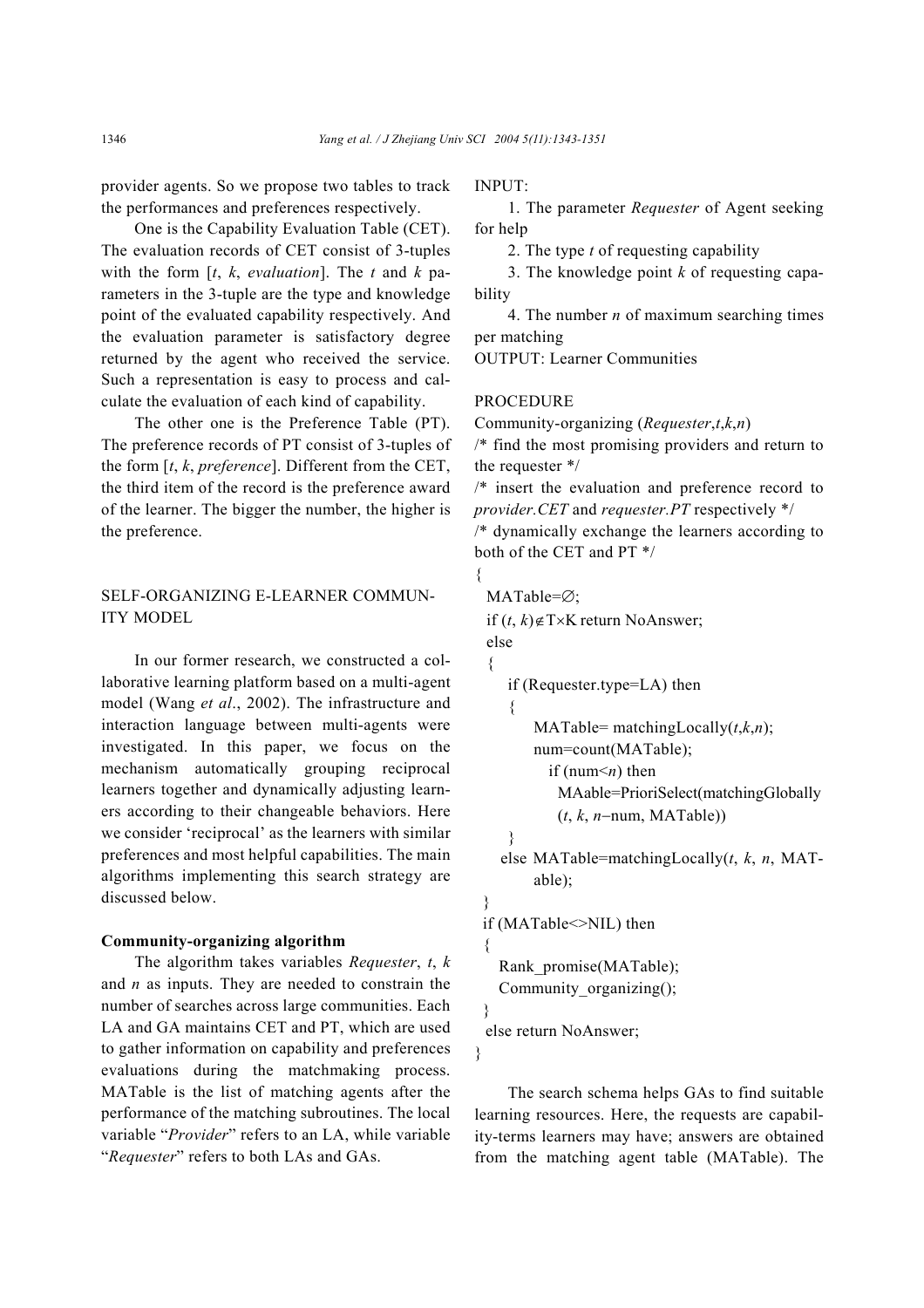MATable includes not only the information on the matching agent, but also the sum-up evaluation of the matching capability in the CET. The main search process can be divided into several steps as follows:

1. Judge the type of requester

When receiving a request from an agent, the GA will judge the type of the agent. Here, a GA can only communicate with local LAs and other GAs. It cannot communicate with other LAs. So a GA can only receive two kinds of requests. One is from local LAs, the other is from another GA.

(1) If the type of requester is LA

If the type of requester is LA, then the GA will call the subroutine matchingLocally() to search in a local group first. However, if the information is not available locally, the GA seeks help by forwarding the request to other GAs. These other GAs then check their own databases for a match and deliver any positive feedback to the requesting GA, which passes the feedback directly on to the original requester. Considering the communication problem, only the GA of provider sends the confirmation message and the GA of requester only chooses the first returned MATables. We call this the Priori Selection (As shown in Section 3.2).

(2) If the type of requester is GA

If the requester is another Group Agent, it only searches the local group and returns the matching agent table (MATable) if it is not NIL. Because every GA maintains the a table that records the information registered by all of its own LAs, the GA can easily find whether the required capability is owned by one of its LAs.

2. Judge if the search is successful

(1) If the search is successful

If the search is successful, it will call Rank promise(MATable) to rank the matching agent according to the average evaluations, and suggest the most promising Agent.

(2) If the search is not successful

If no positive answer can be found by interacting with neighboring GAs, the GA of the requester stops searching and declares that the search has failed.

In next two sections, we will discuss the core subroutines of the main algorithm.

#### **Searching matchmaking agents algorithm**

Given a capability term (*t*, *k*) and an integer *m*, returns the MATable, that is, the set of all agents that have the matching capabilities. It is composed of three main subroutines.

1) CreateTccT $(t, k)$ . To extend the capability term  $(t, k)$  according to the  $\Sigma_K$ -Hierarchy. The returned capability-term set TccT is comprised of the children terms of  $(t, k)$  if  $(t, k)$  is not the leaf node.

2) sql agent( $t$ ,  $k$ ). To search the LAs from the Local-Agent Table of a GA and find the LAs that matching the capability pair (*t*, *k*) abide by the matchmaking function (see Definition 9). It executes the SQL query as below:

SELECT LAs

FROM Local-Agent Table

WHERE type=*t* AND knowledge point=*k*

3) sql\_CET(*LA*, *t*, *k*). To calculate and return the average-evaluation of agent LA with capability (*t*, *k*).

## PROCEDURE:

matchingLocally(*t*, *k*, *m*)

/\*find the *m* agents with capabilities the same or closest to  $(t, c)$ , and output them with the average evaluations\*/

```
TccT=CreateTccT(t, k); 
isfinish=false; 
SqlA=sql agent(t, k);
SqlEV=sql_CET(SqlA, t, k); 
while ¬isfinish do 
{ 
   insert(SqlA, SqlEV, MATable); 
   n=num (MATable); 
   if n \ge m then isfinish = true
   else 
   { 
      (t', k')=NEXT(TccT); 
      if (t', k') = \text{NIL} then isfinish=true
      else 
       { 
      (t, k)=(t', k');
       MATable=search_agent_local(t, k, m−n, 
                 MATable); 
       } 
     }
```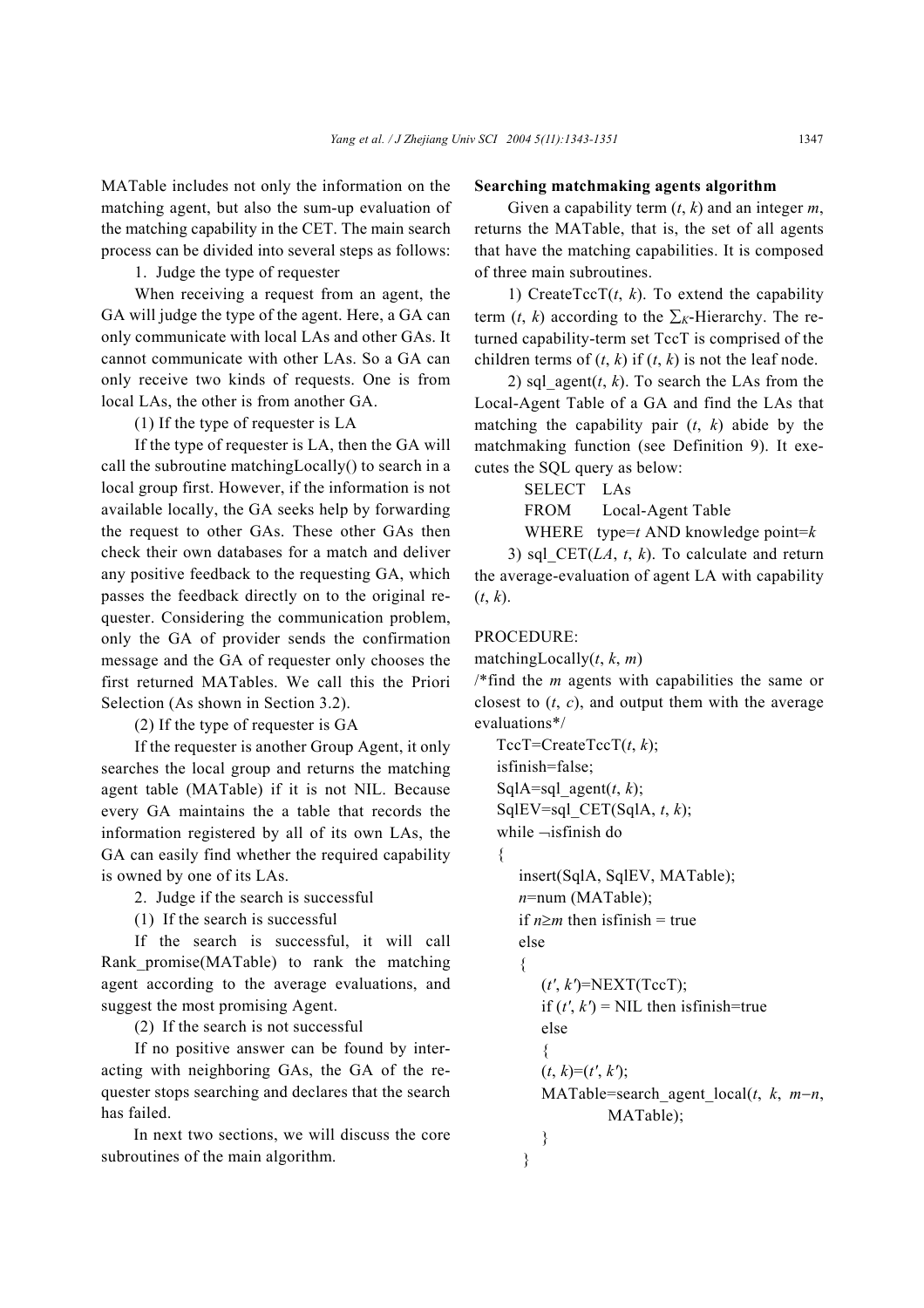```
}//end of while 
return(MATable);
```
#### **Award and exchange schemas**

Since every LA is registered with a GA randomly in the initialization process, one group may have learners with different preferences and capabilities. Hence, we proposed an evaluation record and dynamic exchange mechanism aiming at recognizing learner behavior and reorganizing learners accordingly.

#### 1. Award Schema

When a GA relays search results to an LA, it examines whether the search is successful. If the search is successful, that is, there is a service provider matching a request, then it will first insert the feedback evaluation record from the requester (*t*, *k*, *evaluation*) into the CET of the provider; and then will add 1 to the preference item of the requester's PT, where the preference record is (*t*, *k*, *preference*).

2. Exchange Schema

After that, the GA of the requester determines whether the requester and provider are both in its group. If they are not in the same group, the GA of the requester contacts the GA of the provider for a membership exchange such that both the requester and provider−who can help each other−are registered with the same group.

The exchange rules are:

1) Calculate the average evaluations of the provider;

2) Calculate the award of preferences of the requester;

3) If this preference award is the highest one in the PT and higher than a threshold (an empirical number, here we considered 6), that is, it is the primary preference of the LA, then move the requester LA towards the GA managing the provider LA.

This hypothesis is based on the belief that a learner with high evaluated capability can usually provide useful information to other learners. On the other hand, the highest preference award almost shows the primary preference of the learner. The highly evaluated LA is always acting on behalf of the main interest of the group. It is called the authority learner. Hence an attraction to an authority LA can drive other LAs with similar preferences to join the same group quickly.

## EXPERIMENTAL RESULTS AND EVALUA-**TIONS**

The experiments were focused on evaluating the usefulness and efficiency of this self-organizing mechanism. Considering simplicity in the experimental system and the visualization effect, we made two assumptions:

**Hypothesis 1** The Request Type Set  $T =$ {*resource*} and the resources owned by learners are documents and can be classified into certain categories according to their context.

**Hypothesis 2** Let  $\sum_{k}$ -*Hierarchy* be the concept map as shown in Fig.1, which is part of the concept map of the Operating System courseware.

We give the illustrations of community self-organizing process with 1500 learners from the Network Education College of Shanghai Jiaotong University (www.nec.sjtu.edu.cn), who are learning the OS courseware.

Fig.2 illustrates the main test platform of this system. In the top panel, we can define the number of Group Agents (Gnum) and the request times per learner (maxRequestTime). The left part of the graph at the bottom shows the learner distribution in every group, while the right part shows the statistic analysis



**Fig.1 Concept map of** ∑*K-Hierarchy*

}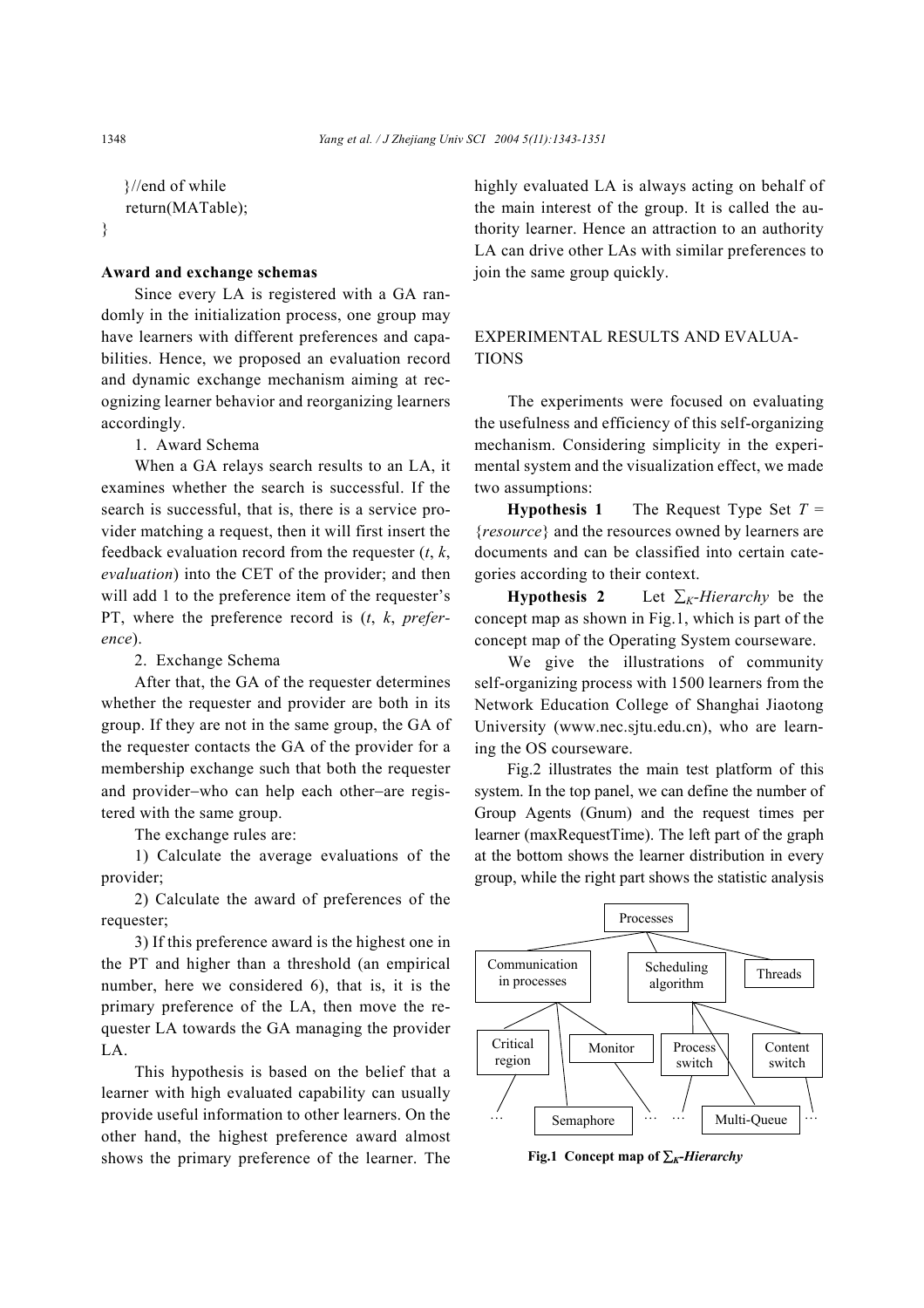of the request success rate. When the experiments started, the system generated 1500 Learner Agents on behalf of the real learners and 15 Group Agents. LAs randomly registered with one GA together with the summarized registration information. For registration information, learners only provided the keywords of documents they held and their preferences. The GAs kept all information of learners in this group. Fig.2 shows the initial situation, in which the colors of every column are mixed and the distribution is almost average.

In the Learner Distribution Graph, every column represents a group, and the colors of the rectangles represent different preferences. The height of each rectangle illustrates the number of learners with special preferences in the corresponding group. In the experiments, we simulated the learners' request actions and generated queries continuously in a certain period. As shown in Fig.3, we can see that after 20 requests per learner, the success rate increased rapidly from 75% to 91%. And some columns became shorter and some even disappeared. That means, some group agents lost all of their users during community formation. It was obvious that learners tended to migrate to the authority GA and that some GAs such as GAs 10, 11, 12, 14, were finally shifted out of the communities. This result showed that the interests of the current 1500 students were focused on ten concept categories, while we generated 15 GAs in the initial time. After 80 requests per learner, the formation of learner communities was quite successful and settled to a stable state with learners interested in the same category preferences are all clustered into the same group.

From the Request Success-Rate Graph, we can see that when users are not well organized, the success rate is low because Group Agents often cannot find available resources locally and need to send requests to other Group Agents. Since we limited the number of searched GAs, the success rate was not satisfactory during the first ten requests per learner. Once learner communities have started forming, the success rate and efficiency increased dramatically; because learners with matching requests and results were gradually grouped together, GAs could find correct answers in their own groups more easily. And the success rate approached 1 after the learner communities were set up. Meanwhile, the average search time per request greatly decreased.

Scalability is an important issue in large information systems. The systems should work properly as more and more users and learning knowledge join the systems. In this work, we mainly investigated the scalability of self-organizing communities associated with increased categories and learning contents. Self-organizing communities have been tested with varied numbers of categories in order to examine their scalability.

Fig.4 shows that the system's ability to find correct answers to queries was obviously improving, as more and more queries were initiated in the system. Fig.5 portrays the continuously decreasing



**Fig.2 Introduction of the test platform and system initialization**



**Fig.3 System situation after 100 requests per learner**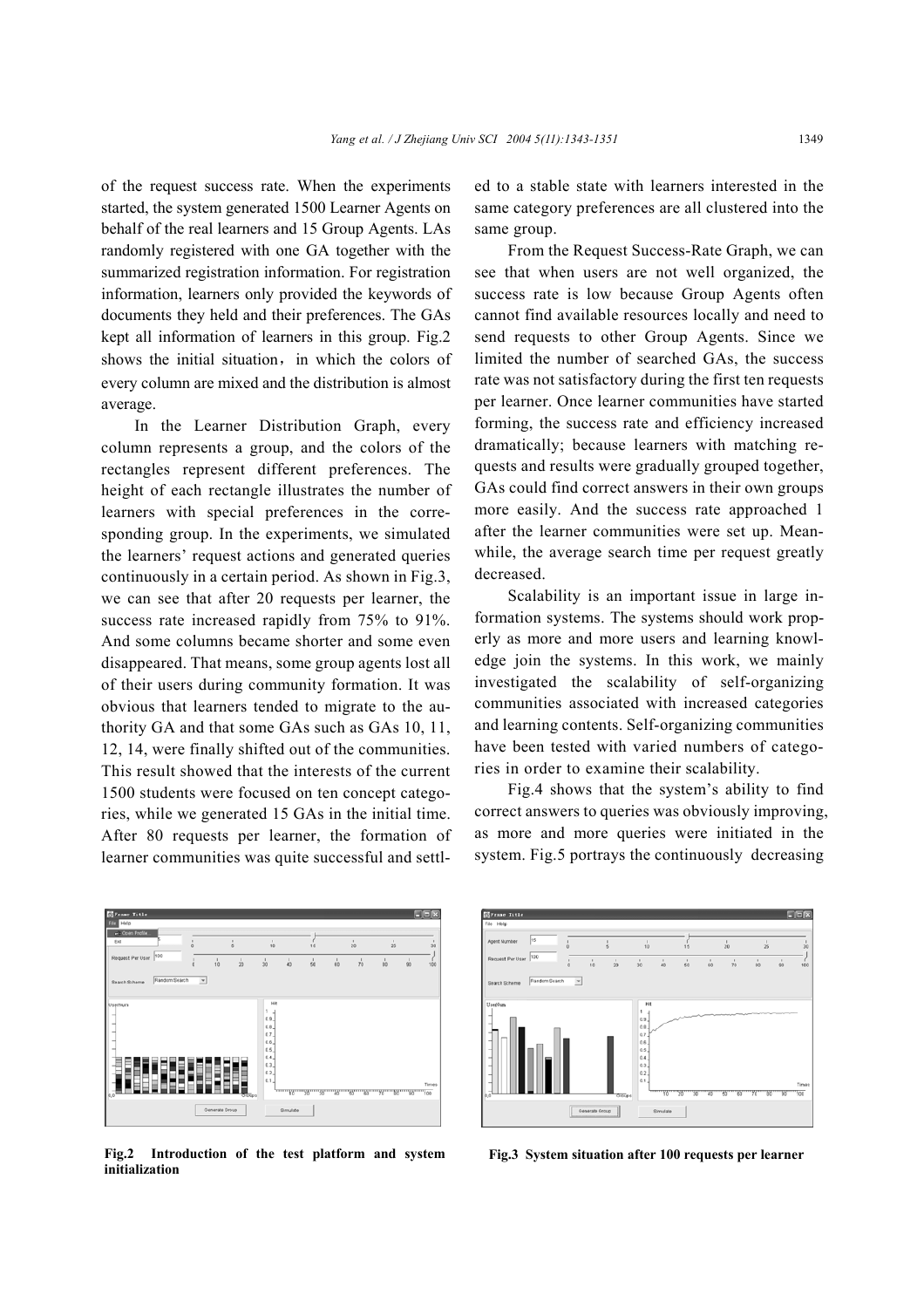search time spent on each query. The dot curve in Fig.4 and Fig.5 show respectively the success rate and query time with 1000 categories. The '−' curve shows the situation with 5000 categories. The '-⋅−' curve shows the situation with 10000 categories.

Fig.4 and Fig.5 show that the user communities were found after every learner launched about 46 queries. With the formation of communities, the actual success rate approached 1. Meanwhile, the average search time for a query was greatly decreased from nearly 600 milliseconds to tens of milliseconds. Due to the communication and processing delay, the query search time oscillated a little after the formation of communities. It did however stabilize to a value of about 20 milliseconds.

The experiments were also constructed using varying numbers of learners and different kinds of learners. The formation of learner communities was always quite successful and can be scaled with the increased number of learners quite effectively.

CONCLUSION AND FUTURE WORK

In order to deal with the experience and resources sharing among learners, we proposed a dynamic community self-organization model based on multi-agent mechanism, which can group learners with similar preferences and capabilities. In order to make the search progress more efficient, we introduce the improved award and exchange schemas with evaluation and preference track records to raise the performance of this algorithm. The description of agent capability, the matchmaking process, the definition of evaluation and preference track records, the rules of award and exchange schemas of the self-organization process are all discussed in this paper. Meanwhile, a prototype was built to verify the validity and efficiency of the algorithm. Experiments from real learner data showed that this mechanism could organize learners properly and efficiently; and that the agents' search success rate could be increased dramatically and search time could be much less.

Our further work will be devoted to extending the adjustment mechanism to handle multiple relationships between the GAs and LAs. Furthermore, we will consider more complex characteristics and behaviors of the learners. Meanwhile, we will research how to help the learners learn cooperatively based on the Self-Organizing E-learner Communities.

## ACKNOWLEDGEMENTS



**Fig.4 Success rates of query results Fig.5 Average query time**

The authors are grateful to Professor B.J. Kraemer, Dr. Fang Wang and Professor H.T. Lu for their useful suggestions and comments.